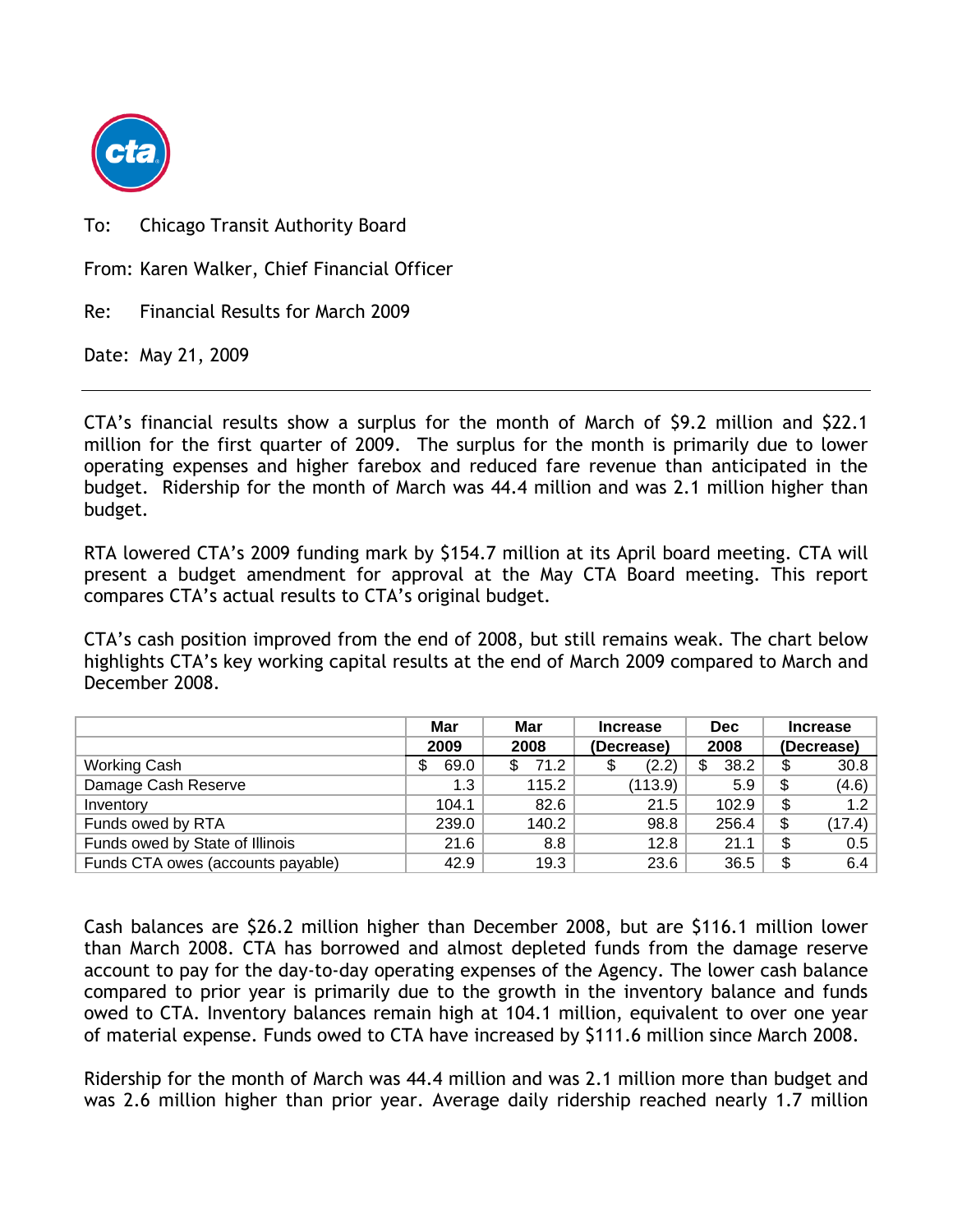trips—an increase of 73,119 trips or 4.6% per day. Average Saturday ridership has increased 4.1 % in March, while Sunday ridership has dipped 0.8%.

Weekend growth has been experienced on the rail system (over 13% on Saturdays and just over 6.0% on Sundays) while the bus system has experienced ridership loss on the weekends (0.6% on Saturdays and 4.7% on Sundays). Growth in free rides has been explosive -- increasing by 2.5 million over the respective prior year period to 5.9 million. The majority of free rides have been experienced on the bus system; bus accounts for 4.9 million free rides while rail is 1.0 million.

Bus ridership for the month of March was 27.6 million. This was 2.4 million or 9.6% more than budget and was 1.3 million or 4.9% more than March 2008. Rail ridership for March was 16.7 million and was 0.3 million or 1.7% less than budget, but was 1.3 million or 8.6% more than prior year.

Public Funding Required for Operations for the month and the year was \$61.2 million and \$178.3 million, respectively and was favorable to budget by \$9.2 million and \$22.1 million, respectively. However, this report is based on CTA receiving the original funding mark; RTA subsequently reduced CTA's funding by \$154.7 million.

Recovery Ratio, which measures the percentage of operating expenses CTA funds from internally generated revenues, was 49.30% for the month and 50.55% for the year to date period. This was favorable to budget by 4.77 percentage points for the month and 4.56 percentage points for the year to date primarily due to the lower than budget operating expenses and higher than budget revenues.

Operating Expenses for the month and year equaled \$105.5 million and \$313.5 million, respectively. For the current month, operating expenses were \$8.5 million or 7.5% less than budget. All expense categories were less than or equal to budget for the current month. For the year to date period, operating expenses were \$16.9 million lower than budget with all categories below budget except for power expense.

Labor Expense was \$73.6 million for the month of March and was \$3.3 million less than budget due to vacancies, deferral of exempt pay raises, lower overtime and higher charges to capital jobs. Labor expense for the first quarter of 2009 equaled \$215.7 million and was favorable to budget by \$4.8 million primarily due to the same reasons as the month. Compared to last year, labor expense is \$3.9 million lower than the first quarter of 2008.

Material Expense was \$7.6 million for the month and was under budget by \$1.2 million or 13.2%. Material expense for the first quarter of 2009 equaled \$23.7 million and was favorable to budget by \$0.4 million. The lower material expense is due to lower than budgeted expenditures in bus operations which reflects taking the NABI buses out of operation on February 19, 2009 and the addition of the new buses and retirement of the 19 year old buses.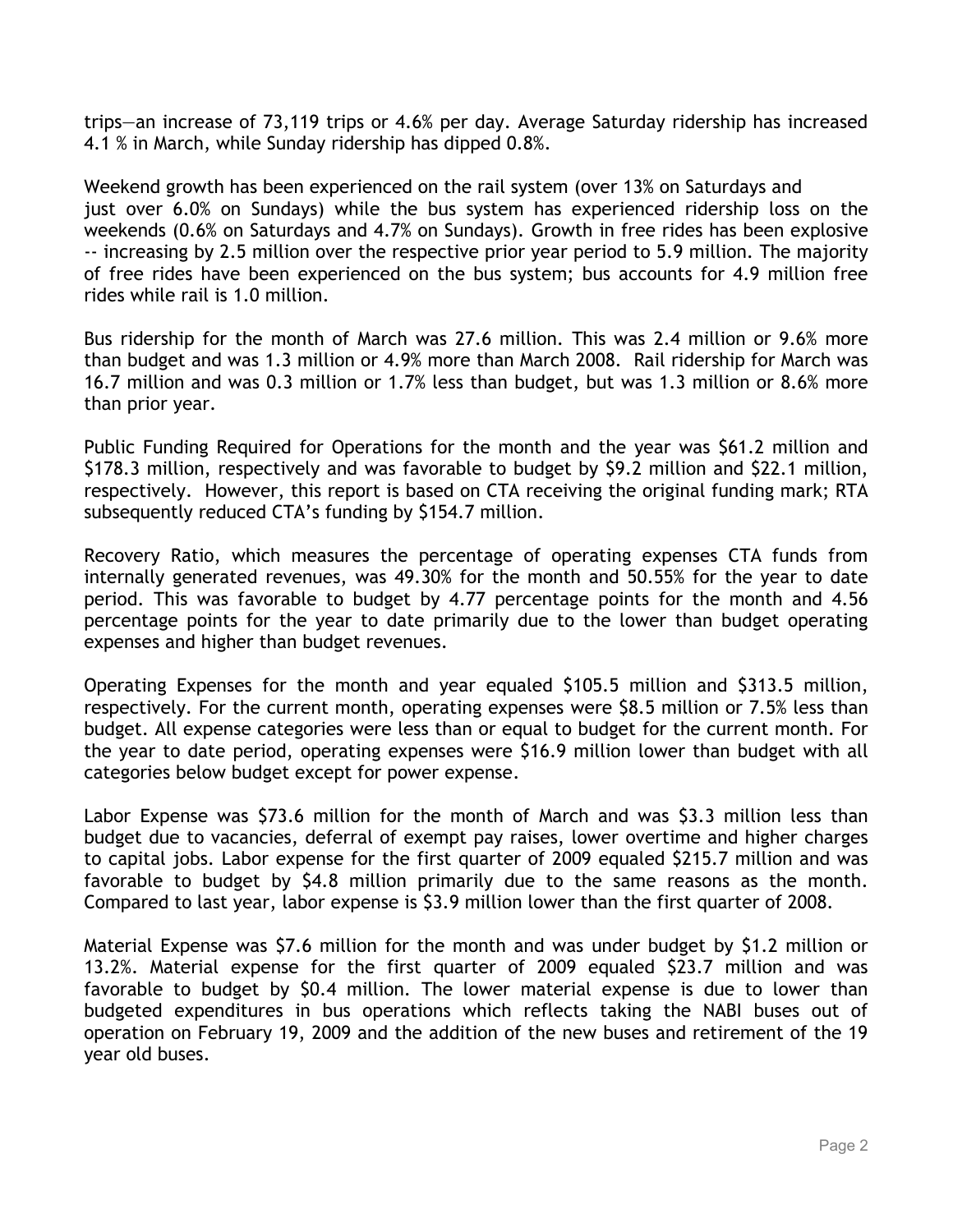Fuel for Revenue Equipment was \$7.5 million for the month and \$23.4 million for the first quarter. Fuel expense was \$1.3 million less than budget for the month and \$1.9 million less than budget for the first quarter of 2009. The average price paid in March was \$4.00 per gallon and was \$0.50 under the budget price of \$4.50 per gallon. Fuel consumption was 78,000 gallons lower than budget; this reflects a slightly higher miles per gallon than budget (3.27 vs. 3.20) and lower miles traveled than budget. Miles were 6.1 million for the month compared to a budget of 6.255 million.

Electric Power for Revenue Equipment was \$3.2 million for the month and was \$0.3 million less than budget for the month. Year to date power was \$12.0 million and was \$0.2 million more than budget. Rail mileage for the first quarter of 2009 was 17.7 million miles and exceeded the budget by 2.9 million miles.

Provision for Injuries and Damages Expense was \$2.5 million for the month and \$7.5 million for the year to date and was on par with budget.

Purchase of Security Services was \$2.8 million for the month and was on par with budget. Year to date security is \$7.7 million and was \$0.6 million less than budget.

Other Expenses equaled \$8.3 million for the month and were \$2.4 million less than budget. Year to date other expense was \$23.5 million and was \$9.4 million less than budget due to timing differences between actual and budget, lower interest expense on the pension obligation bonds and higher overhead charged to capital jobs.

System-Generated Revenue was \$44.3 million for the month and was \$0.7 million more than budget for the month. Year to date System-Generated Revenue was \$135.3 million and was \$5.3 million more than budget. The favorable variance was due to higher than anticipated revenue for farebox, pass and reduced fare reimbursements offset by lower non farebox revenues. Nonfarebox revenues continue to be a concern for attainment of the 2009 budget.

Fare Revenue was \$39.8 million for the month and was \$1.2 million more than budget due to higher ridership offset by a lower average fare. The average fare for the current month was \$0.90 and was \$0.01 less than budget. Year to date fare revenue was \$120.4 million and was \$5.5 million more than budget primarily due to a higher average fare and higher ridership. The average fare for the first quarter was \$0.965 and was \$0.02 more than budget.

Reduced Fare Reimbursements were \$1.3 million for the month and \$5.4 million for the first quarter. The budget did not include a budget for reduced fare reimbursement for the first six months of 2009 because at the time the budget was approved the state had not restored the annual appropriation for the region to this line item.

Advertising, Charter and Concessions Revenue equaled \$2.3 million in March and \$6.8 million for the first quarter. This was below budget by \$0.2 million for the month and \$0.8 million for the first quarter as the budget had anticipated higher advertising and pay phone revenues than realized.